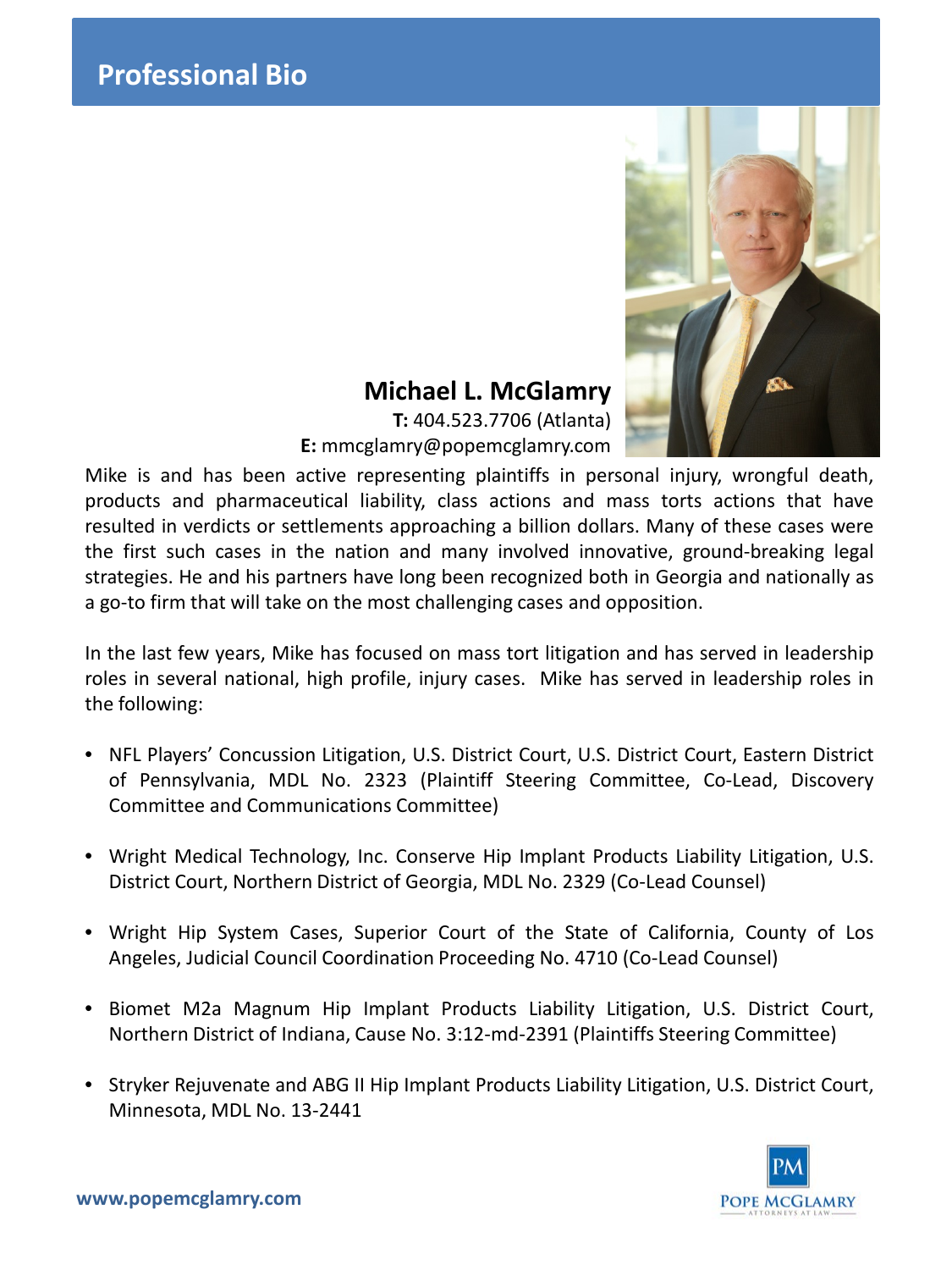# **Professional Bio**

- Stryker Rejuvenate Hip Stem and ABG II Modular Hip Stem Litigation, Superior Court of New Jersey, Law Division, Bergen County, Case Code 296, Master Case No. BER-L-936-13 (Plaintiffs Leadership)
- WellNx Marketing and Sales Practices Litigation, U.S. District Court, Eastern Division of Massachusetts, MDL No. 07-md-1861 (Plaintiffs Steering Committee)

Mike lecturers frequently at AAJ, GTLA and the State Bar of Georgia. In addition, Mike serves on several rules related committees of the Georgia Bar.

Mike and his wife Anne, have 3 beautiful and talented daughters, Caroline, Kate and Elizabeth. Caroline is now an associate attorney in the firm. In his spare time, Mike remains active athletically; serves as an active member of Haygood United Methodist Church; and supports all things Wake Forest.

## **EDUCATION**

Wake Forest University - 1978 - B.A. magna cum laude University of Georgia - 1982 - J.D. cum laude

# **PROFESSIONAL ASSOCIATIONS AND MEMBERSHIPS**

American Bar Association, *member* Atlanta Bar Association, member Georgia Legal Services Foundation, *former member Board of Directors* Georgia Trial Lawyers Association (GTLA), *special member* National Academy of Jurisprudence (Premier 100 trial attorney of the state of Georgia), *member* National Trial Lawyers Georgia Appleseed, member, Board of Advisors, *member* State Bar of Georgia, American Bar, *member*

Association of Justice (AAJ), *Leader's Forum, lecturer, Litigation Group Chair*

#### **BAR ADMISSIONS**

Georgia

Georgia

U.S. Supreme Court

- U.S. Court of Appeals, Eleventh Circuit
- U.S. District Court, Southern District of Alabama
- U.S. District Court, Eastern District of Arkansas
- U.S. District Court, Western District of Arkansas
- U.S. District Court, Middle District of Georgia
- U.S. District Court, Northern District of Georgia